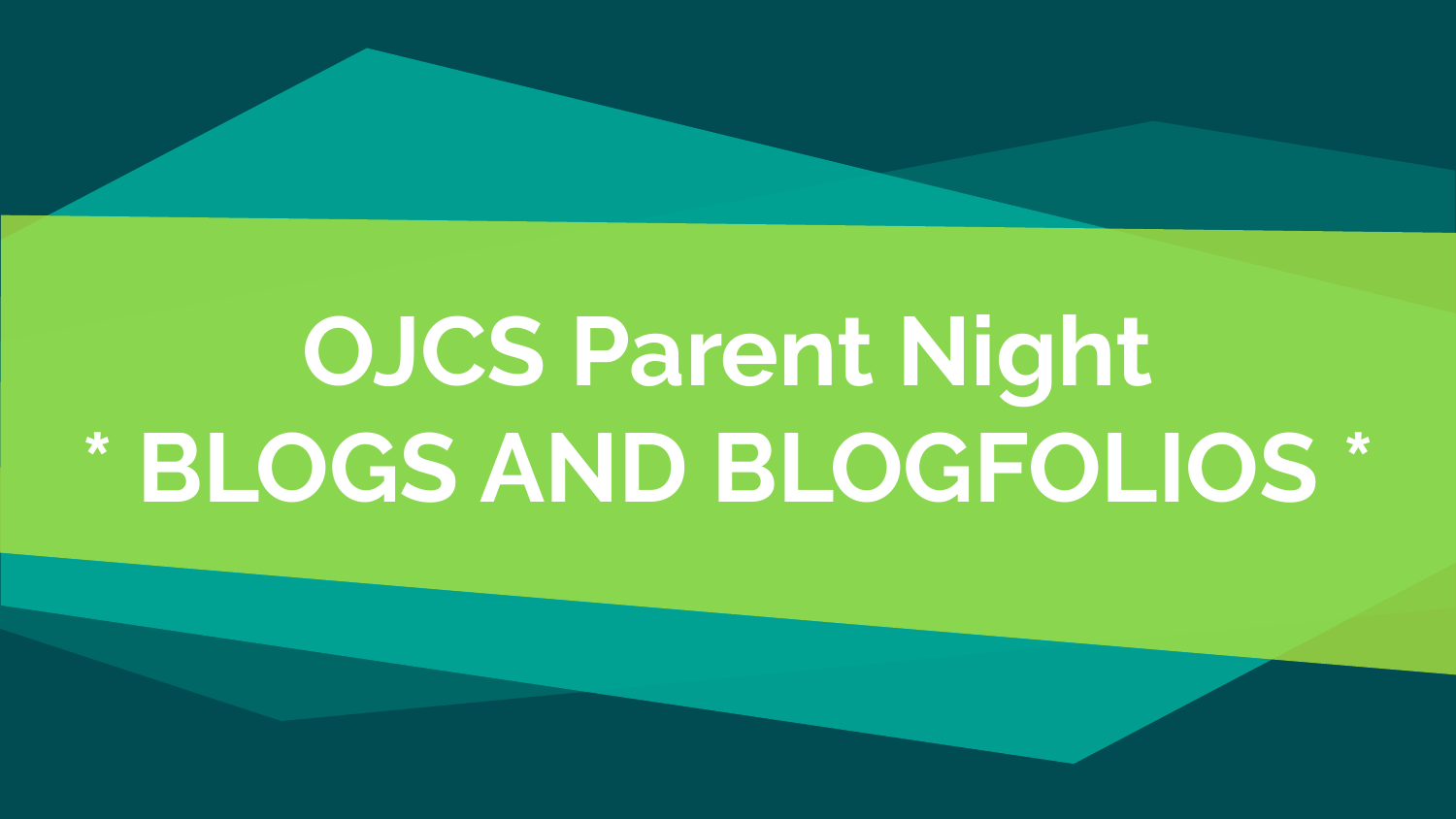## **Why Blogs and Student Blogfolios?**

#### **For the parents:**

- ❖ **Know what is happening in your child's class**
- ❖ **Receive important information from the teachers**
- ❖ **Participate and share in the learning**

#### **For the staff:**

- ❖ **Document, share and reflect on their practice**
- ❖ **Communicate important information to students and parents**
- ❖ **Continue the learning from the classroom to the home**

#### **For the students:**

- ❖ **Document, share and reflect on their learning**
- ❖ **Give input and voice to their learning**
- ❖ **Add value to their work by connecting with a global audience**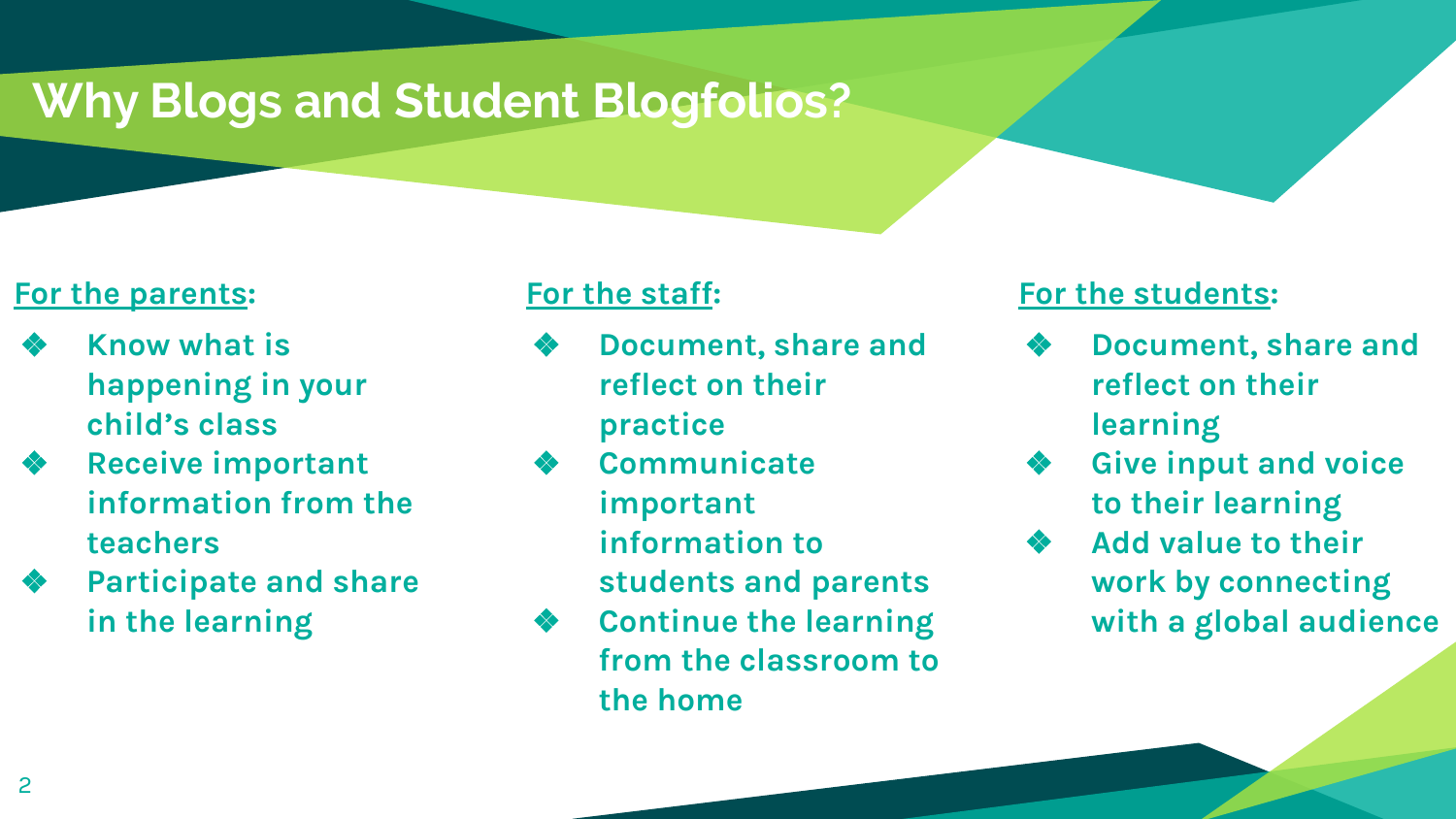# **"** *BLOGS How do you currently connect with OJCS?* Website **Twitter** Instagram Facebook Hadashot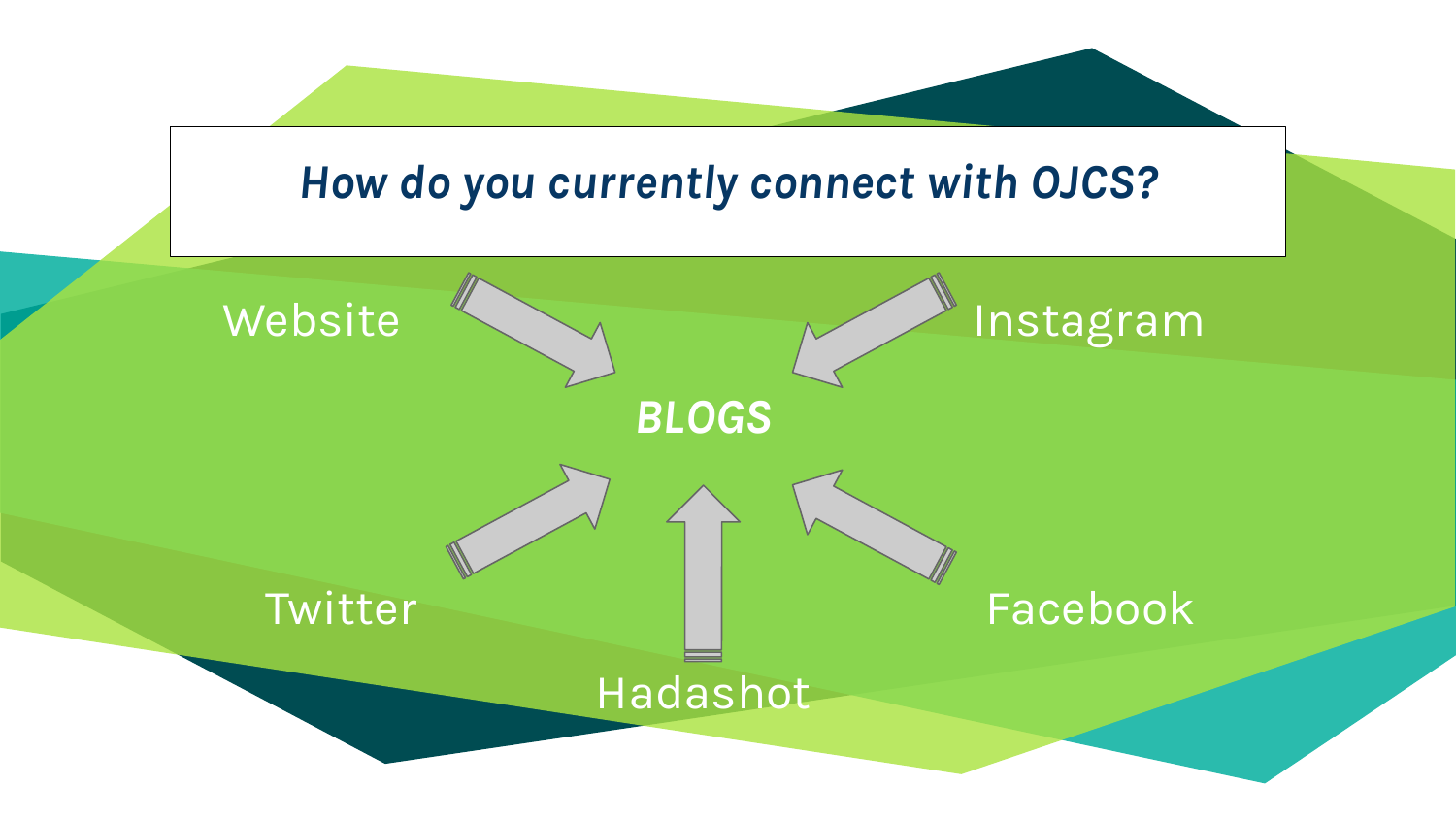# **Blogging at The OJCS**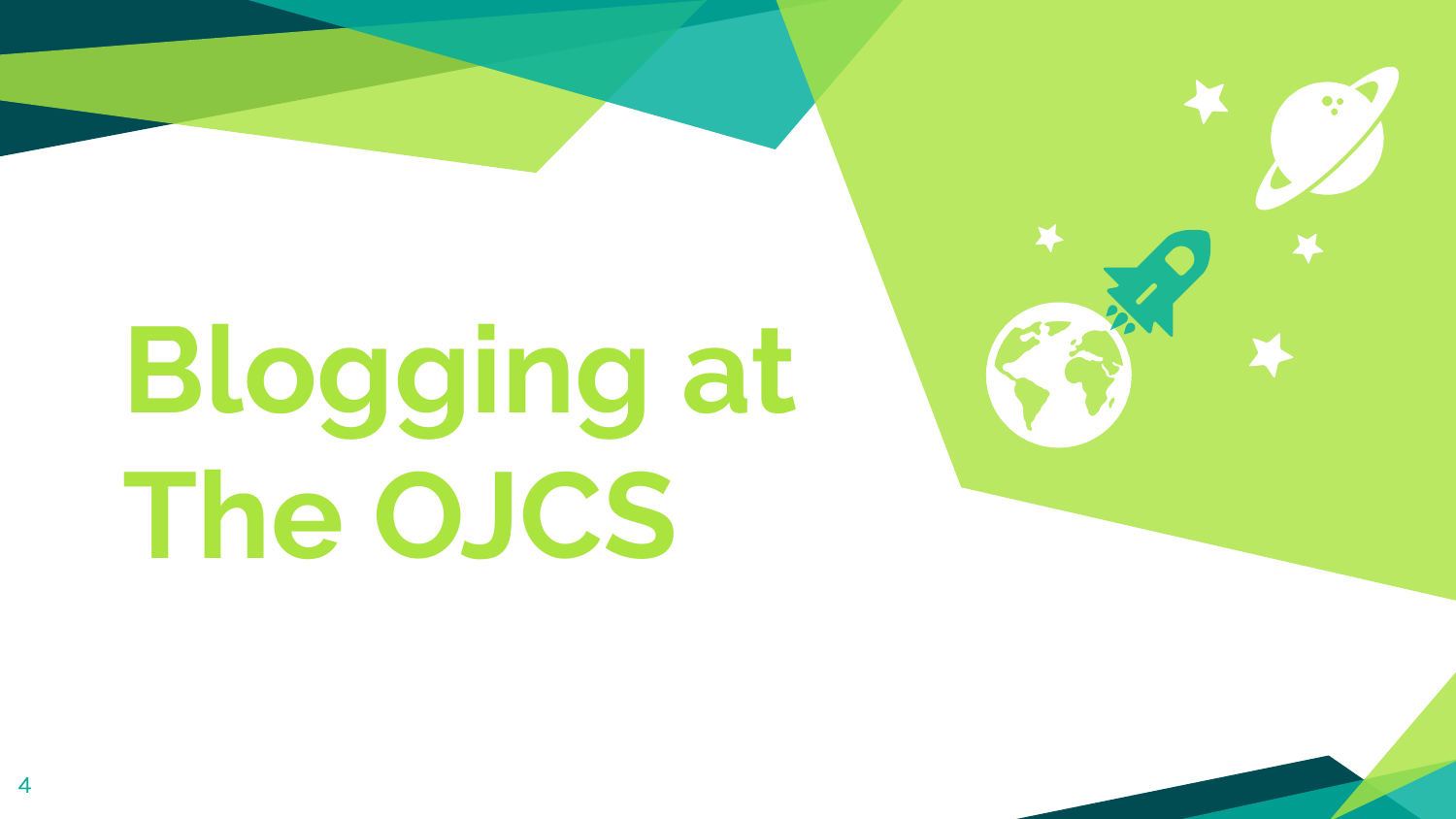#### **Here are just a few examples...**

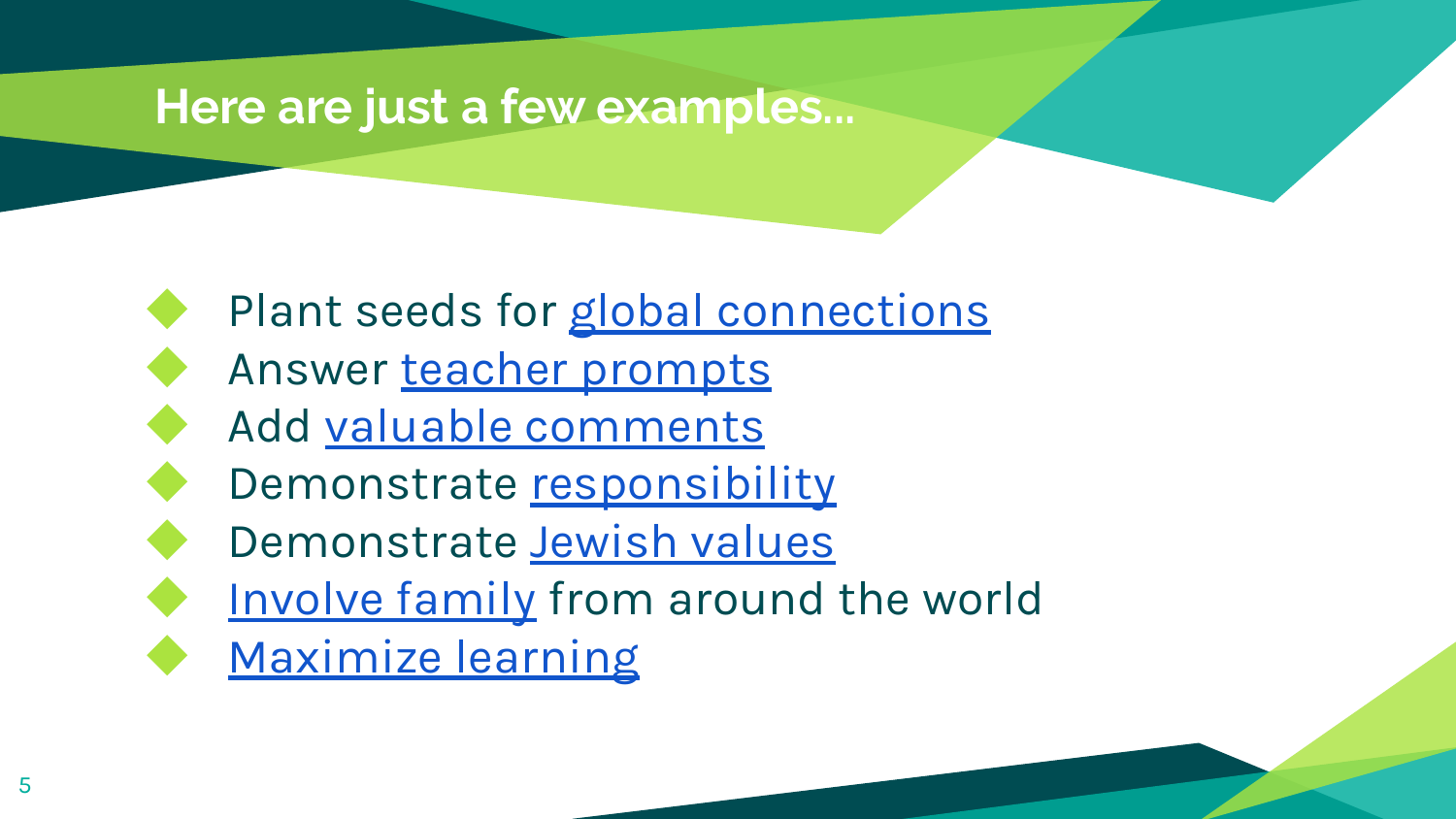#### **How do I find my child's classroom blog?**

1. The School Website [theojcs.ca](http://theojcs.ca)

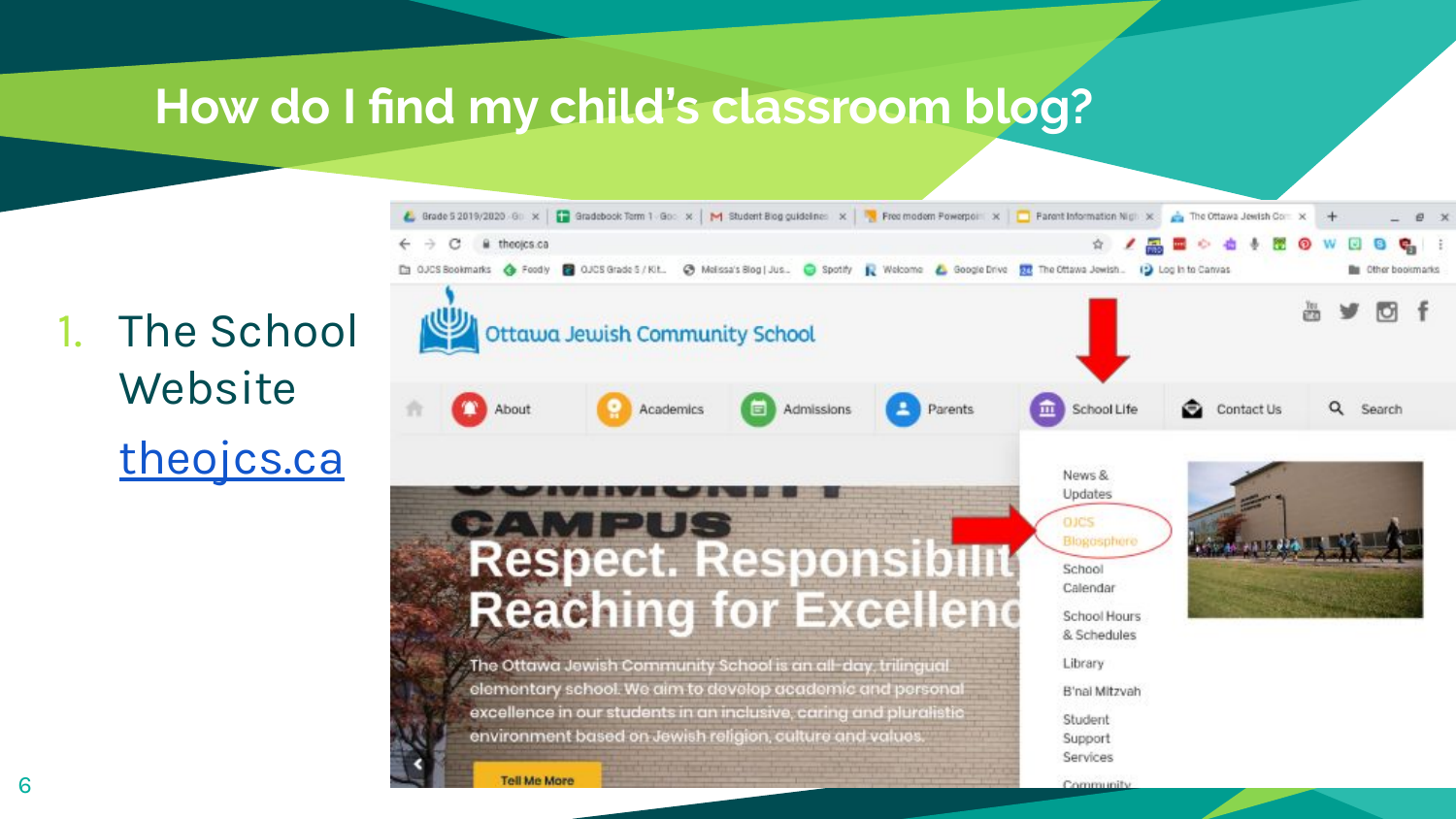

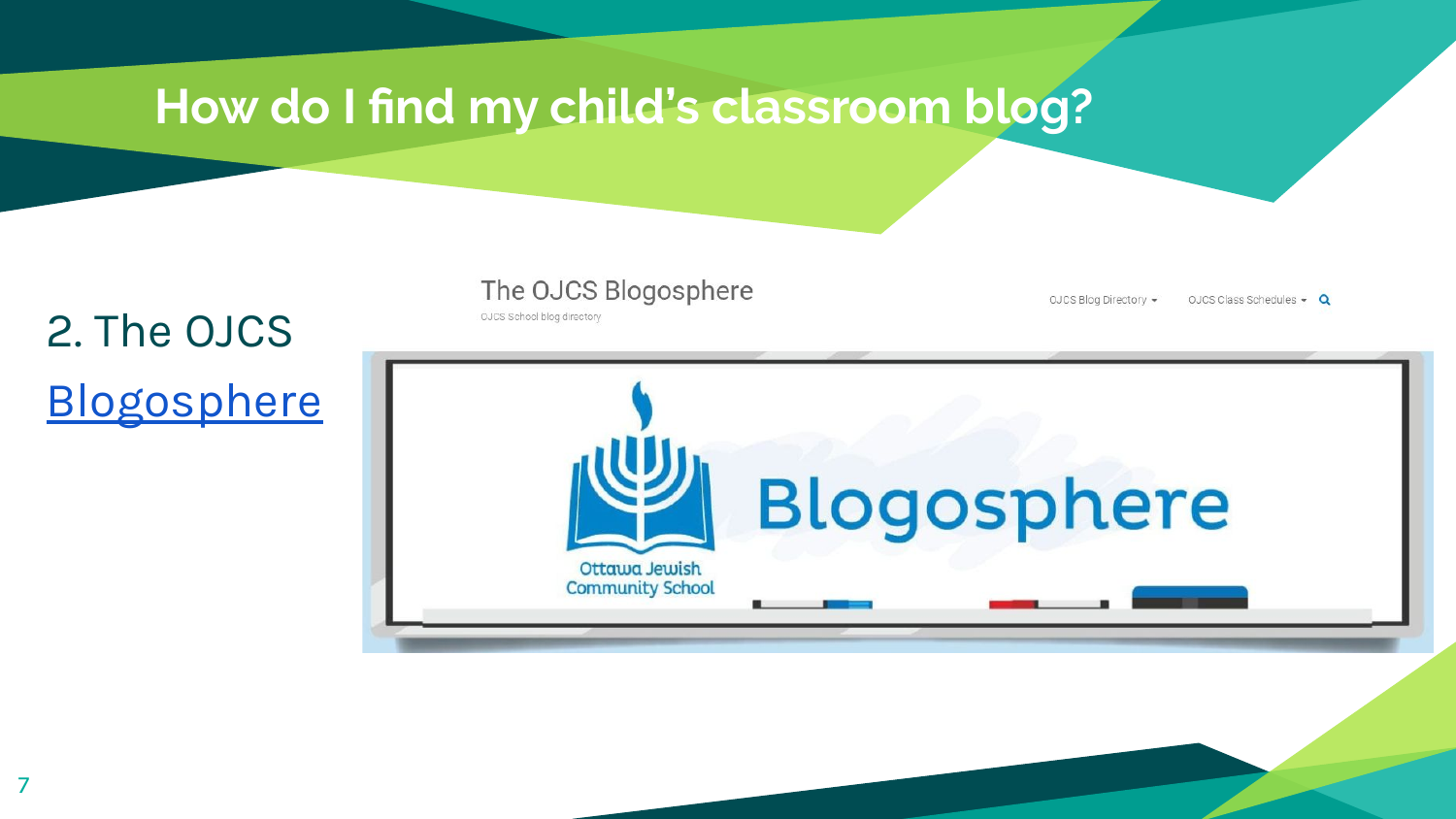### **Navigating the Blogosphere**

- 1. Use the slider to select your child's grade level (lower school or middle school) **OR** use the menu on the right hand side to select your child's grade level **OR** use the drop down menu.
- 2. Select your child's class to see the class blog

### IT'S THAT EASY!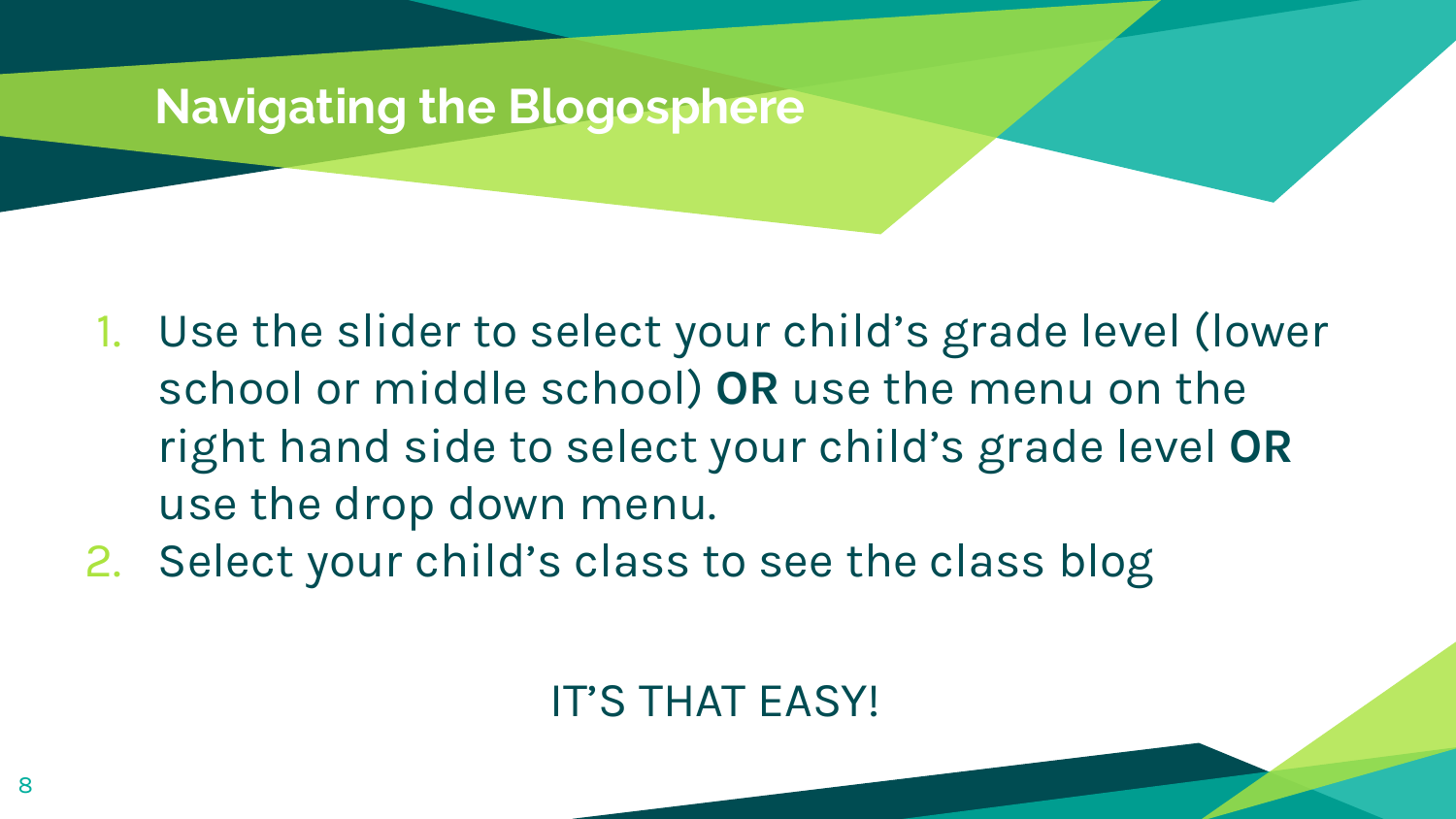## **Navigating the Class Blog**

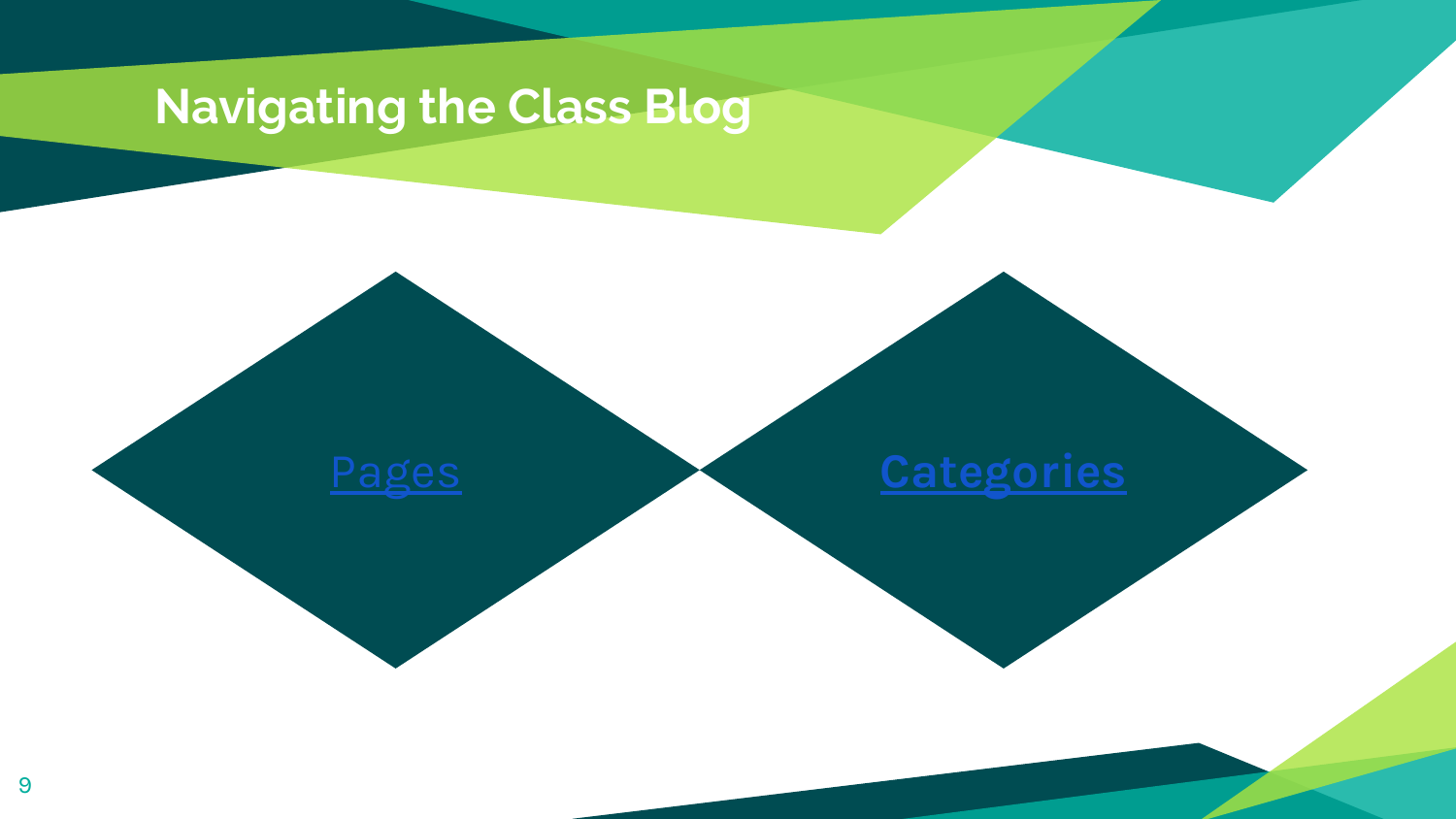#### **Subscribing to the Class Blogs**

- 1. Go to your child's class blog.
- 2. Look on the left or right side menu for the **Subscribe by email** option.
- 3. You will need to subscribe for all the blogs you wish to 10 follow.

#### **SUBSCRIBE BY EMAIL**

Stay up-to-date on all the latest posts

ex: someone@mydomain.com

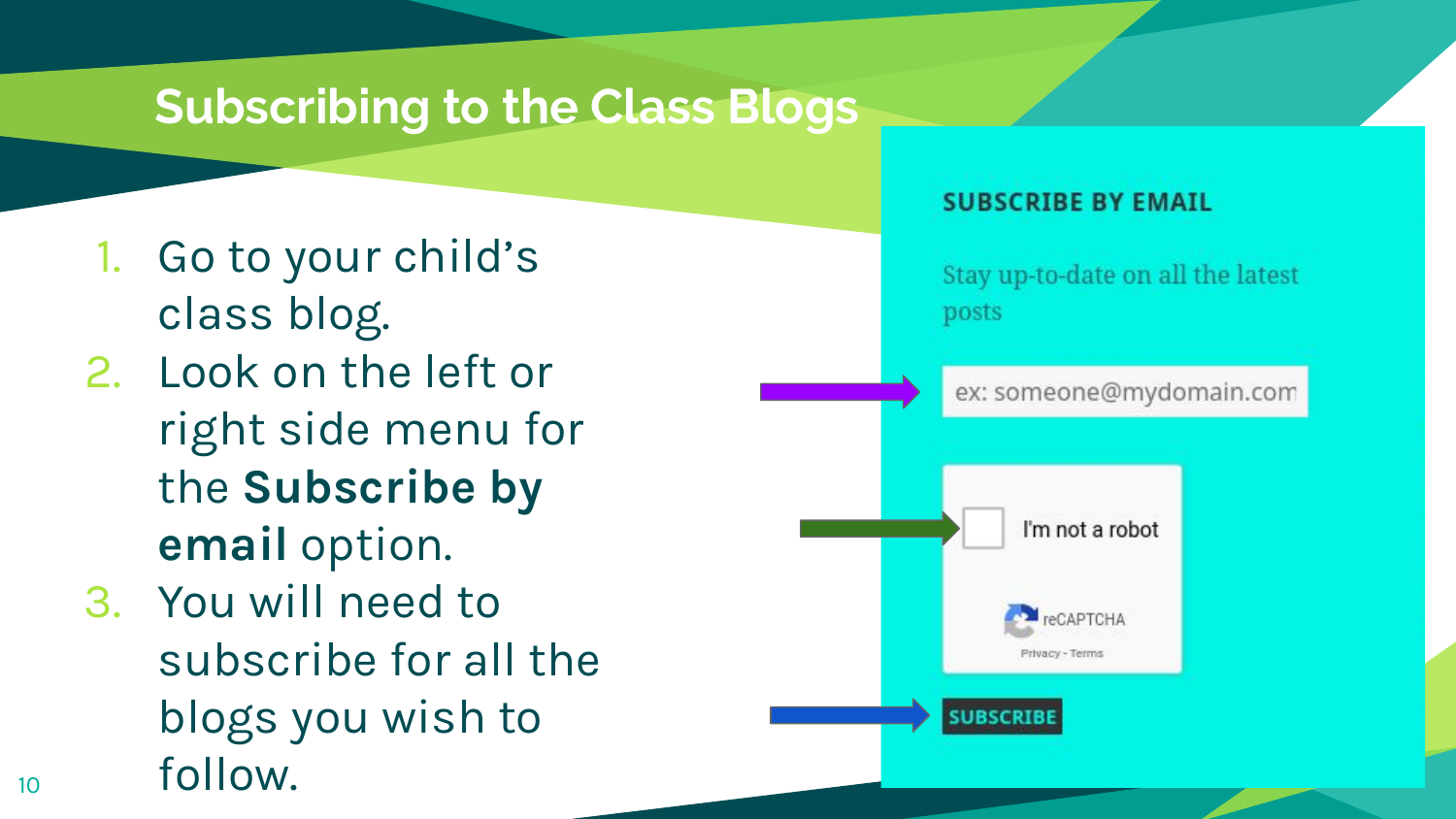#### **Subscribing to Middle School Homework Calendars**

- 1. Go to [Middle School Calendar Blog Page](https://theojcs.edublogs.org/ojcs-blog-directory-2/middle-school-blogs/middle-school-calendar/)
- 2. Find the calendar for your child's grade.
- 3. Click on the **Elgoogle** Calendar | in the bottom right hand corner of the calendar.
- 4. Follow the on-screen instructions from Google (you must have a Google account for this. If you're having any difficulty, email *j.max@theojcs.ca*)